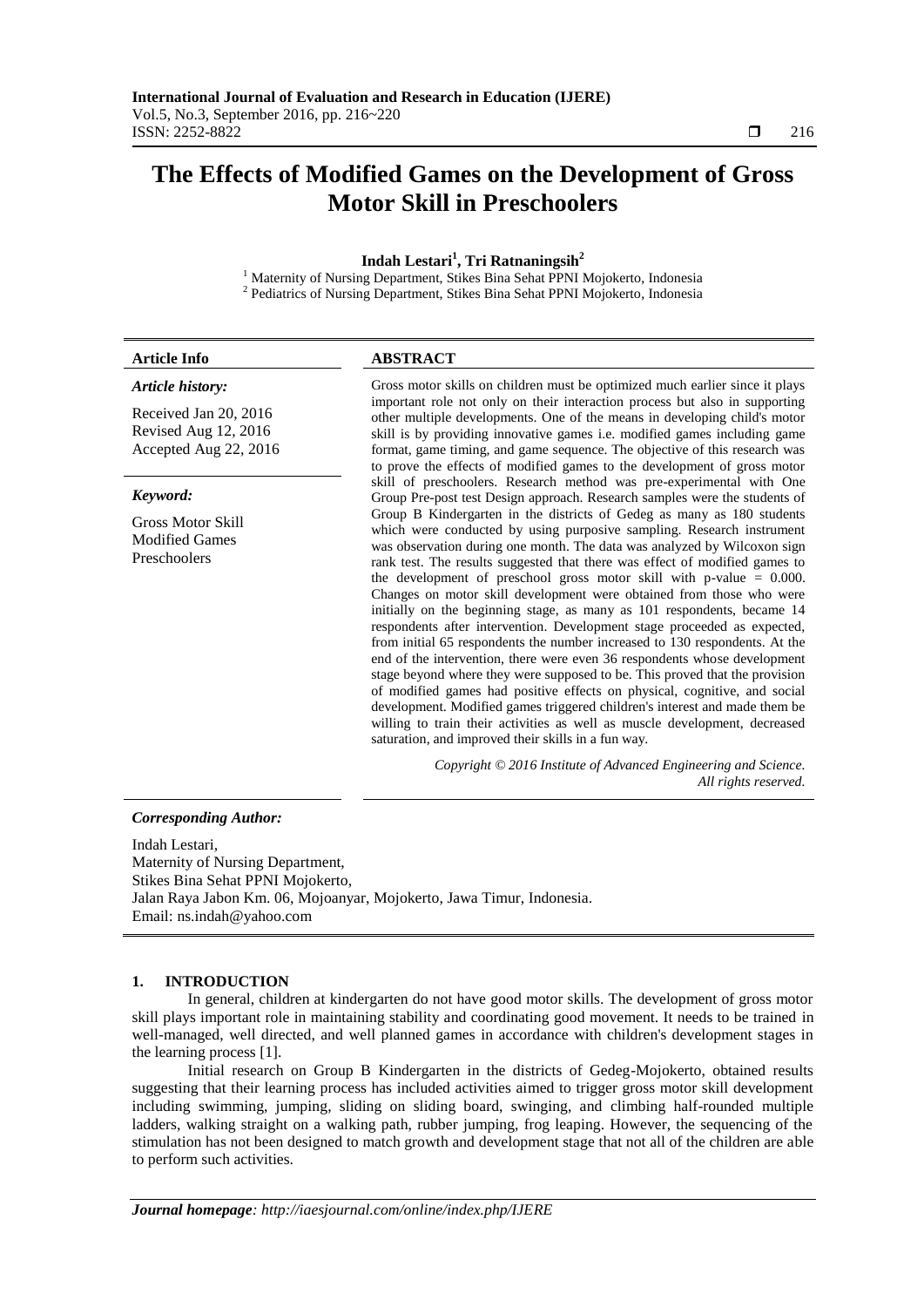In preschoolers, gross motor skill develops in line with fine motor skill [2]. Motor skills manifest through a process namely adaptation. Individuals attempt to adjust oneself to the adaptation process by gaining some new experiences, e.g. a preschooler trying to hold a big ball. Changes will take place when the child learns that the ball is bigger than the toy they used to play with during adaptation process [3].

According to those experts, it can be concluded that games have certain effects on the development of gross motor skill of preschoolers. Thus, modified games are alternatives in developing of preschool's motor skill [4]. Bachrudin and Chaedar suggested that "real games have not yet to be implemented on preschools that the games need to be modified for the children to play regarding to development of their abilities." Those modifications appear on the basis of the development demands to solve some problems encountered on the ground such as child's saturation, lacking of child's movement exploiting, and the characteristics of preschoolers which are different from their older counterparts. The modification can be manifested in the sequencing, timing, games format, and so on [5]. Regarding modification, Lutan defined "Modification can be described as a change from old state to a new state. Modification can take place in the format, utilization functions, and benefits without having to remove the initial characteristics." Modified games can attract children in participating in the learning of movement and activities, as well as make them happy and fully exploited in terms of their movement skills [6].

## **2. RESEARCH METHOD**

Research method was pre-experimental with One Group Pretest-Posttest Design approach. The objective of this research was to prove the effects of modified games to the development of gross motor skill of preschoolers at Group B Kindergarten in the districts of Gedeg.

The population was all students of Group B Kindergarten in the districts of Gedeg. Research samples were some students of Group B Kindergarten in the districts of Gedeg who meet research qualifications as many as 180 students, which were conducted by using purposive sampling. Research instrument used observation on the development of gross motor skill, by initially giving intervention in the form of modified games for one month to all respondents. Data were analyzed using the Wilcoxon rank sign test to determine  $\alpha = 0.05$ . Analysis was conducted by comparing the condition of pre and post experiments.

## **3. RESULTS AND ANALYSIS**

The results of univariate analysis described the characteristics of respondents constituted by gender and age (Table 1).

| of Gedeg, $May - June, 2015$ |        |           |                |  |  |
|------------------------------|--------|-----------|----------------|--|--|
| No                           | Gender | Frequency | Percentage (%) |  |  |
|                              | Female | 94        | 52.0           |  |  |
|                              | Male   | 86        | 48.0           |  |  |
|                              | Total  | 180       | 100            |  |  |

Table 1. Frequency distribution of respondents' gender of Group B Kindergarten in the districts

Table 1 showed that the distribution of respondents' gender participating in the research was almost equal between male and female. Moreover, Table 2 describes the age of respondent.

| Table 2. Frequency distribution of respondents' age of Group B Kindergarten in the districts |                                 |  |  |  |
|----------------------------------------------------------------------------------------------|---------------------------------|--|--|--|
|                                                                                              | $\epsilon$ Cadar Mass Line 2015 |  |  |  |

| of Gedeg, $May - June, 2015$ |             |           |                |  |  |
|------------------------------|-------------|-----------|----------------|--|--|
| No                           | Age         | Frequency | Percentage (%) |  |  |
|                              | 5 Years old | 50        | 28.0           |  |  |
|                              | 6 Years old | 130       | 72.0           |  |  |
|                              | Total       | 180       | 100            |  |  |

Based on Table 2 it was known that there were 50 respondents aged 5 years old (28%), and 130 respondents aged 6 years old (72%).

*The Effects of Modified Games on the Development of Gross Motor Skill in Preschoolers (Indah Lestari)*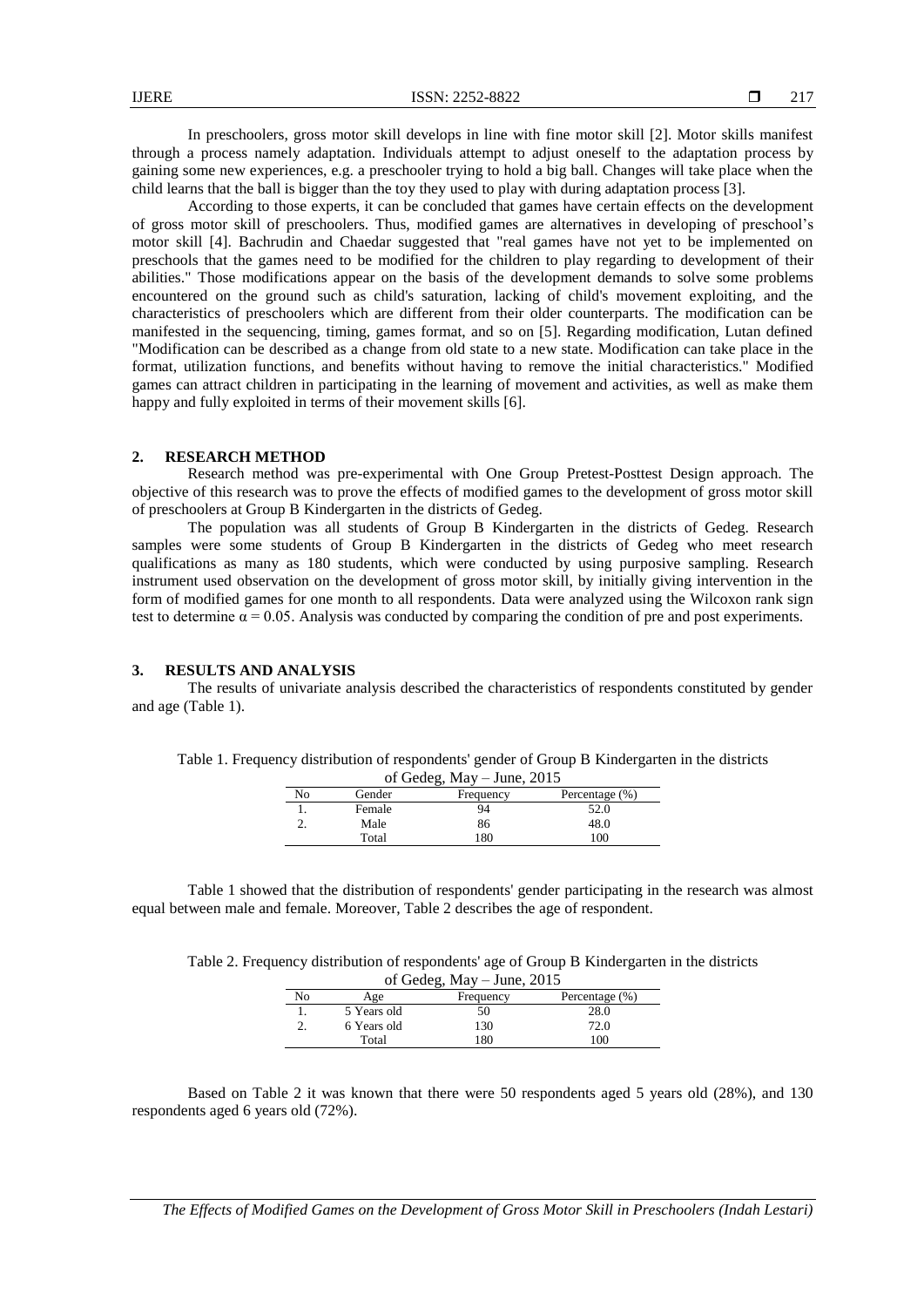|                | itervention at Group B Kindergarten in the districts of Gedeg, May – June, 2012 |           |                |
|----------------|---------------------------------------------------------------------------------|-----------|----------------|
| N <sub>o</sub> | Gross Motor Skill Dev.                                                          | Frequency | Percentage (%) |
|                | Not yet developed                                                               |           |                |
| 2.             | Began to develop                                                                | 101       | 56             |
| 3.             | Developed as expected                                                           | 65        | 36             |
| 4.             | Developed beyond expectation                                                    |           |                |
|                | Total                                                                           | 180       | 100            |

Table 3. Frequency distribution of respondents based on gross motor skill before given modified games<br>intervention at Group B Kindergarten in the districts of Gedea May June 2015 intervention at Group B Kindergarten in the districts of Gedeg, May – June, 2015

Based on Table 3 it was known that before given modified games intervention: as many as 14 respondents had not yet developed (8%), 101 respondents began to develop (56%), 65 respondents developed as expected (36%), and 0 respondent developed beyond expectation (0%).

Table 4. Frequency distribution of respondents based on gross motor skill after given modified games intervention at Group B Kindergarten in the districts of Gedeg, May – June, 2015

|    | $\ldots$ . The state $\ldots$ is a set of $\ldots$ and $\ldots$ and $\ldots$ and $\ldots$ are $\ldots$ |           |                |
|----|--------------------------------------------------------------------------------------------------------|-----------|----------------|
| No | Gross Motor Skill Dev.                                                                                 | Frequency | Percentage (%) |
|    | Not yet developed                                                                                      |           |                |
|    | Began to develop                                                                                       |           |                |
|    | Developed as expected                                                                                  | 130       |                |
|    | Developed beyond expectation                                                                           | 36        | 20             |
|    | Total                                                                                                  | 180       | 100            |
|    |                                                                                                        |           |                |

Based on Table 4 it was known that after given modified games intervention: as many as 0 respondents had not yet developed (0%), 14 respondents began to develop (8%), 130 respondents developed as expected (72%), and 36 respondent developed beyond expectation (20%).

Table 5. Frequency distribution of respondents based on gross motor skill before and after given modified games intervention at Group B Kindergarten in the districts of Gedeg, May – June, 2015

| No  | <b>Gross Motor Skill</b>     |           | Pretest            | Posttest  |                |
|-----|------------------------------|-----------|--------------------|-----------|----------------|
|     |                              | Frequency | Percentage $(\% )$ | Frequency | Percentage (%) |
|     | Not yet developed            | 14        |                    |           |                |
| 2.  | Began to develop             | 101       | 56                 | 14        | 8              |
| 3.  | Developed as expected        | 65        | 36                 | 130       | 72             |
| -4. | Developed beyond expectation |           |                    | 36        | 20             |
|     | Total                        | 180       | 100                | 180       | 100            |
|     | P value                      | 0.000     |                    |           |                |

Based on Table 5 it was suggested that the number of respondents whose gross motor skill developed as expected were 65 respondents before intervention (36%) and increased to 130 respondents (72%) after intervention, while the number of respondents whose gross motor skill developed beyond expectation was none (0%) before intervention, the number increased to 36 respondents (20%) after intervention. The table also suggested that p-value = 0.000. It means that there was effect of modified games to the development of gross motor skills of preschoolers of Group B Kindergarten in the districts of Gedeg.

If compared, regarding child's gross motor skills before and after intervention in terms of modified games, there was significant increase regarding gross motor skill. Within development stage, gender is not a distinguishing factor regarding motor skill. Thus, child's ability honed appropriately will simultaneously give good motor skill development result.

The preschool years are marked by significant change in height, muscle strength and body mass and proportion that allow children to move in far more coordinated and complex way [7]. Numerous strategies have been studied or recommended, these can be divided into three categories: supportive teacher interaction, modification of play materials and equipment and re-design of play environment [8],[9].

The results suggested changes and improvement in gross motor skill from begin to develop into develop as expected, or even beyond expectation. It can be said that games have positive effects on child development in multiple dimensions i.e. cognitively, affectively, socially, and physically [10],[11]. Samsudin mentioned that for child's gross and fine motor skill to develop well, kindergarten students require enough physical activities in the form of various games which are: triggering the use of big muscles, simple, enabling them to try, promoting peer cooperation, and using game instruments varying in size [12],[13].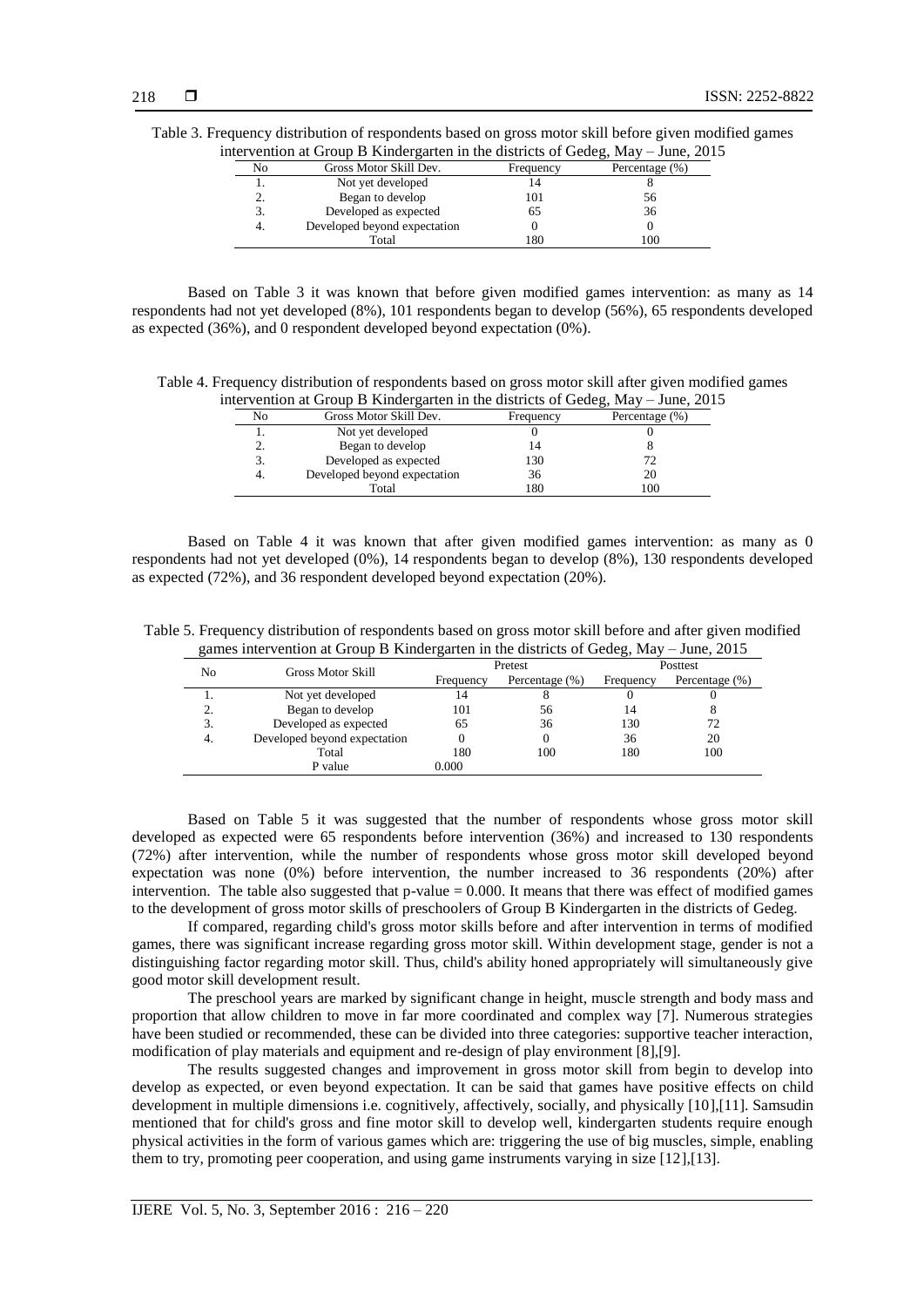The motor play of preschool children is rich in emotional expression and social interaction. It may be the single best context for learning about other people, their feelings, temperament and abilities. It is on the playground that children often learn about making friends, being accepted or rejected by peers, resolving conflict and expressing feelings. Motor ability is related to a variety of indicators of emotional well [14],[15].

Gross motor skills involve the large muscles of the body that enable such functions as maintaining balance, walking, climbing, jumping, pushing, pulling and ball skills. They are building blocks for the development of fine motor skills. Appropriate play activities are key to providing children with the stimulation to help their motor skills development [16],[17].

Learning approach through games will give good effects on the enhancement of reacting ability, hands-eyes-and feet coordination, as well as dexterity and awareness to body balance, of which must be taken into account as a whole [18].

## **4. CONCLUSION**

There was effect of the provision of modified games on the development of preschooler gross motor skill ( $p = 0.000$ ). Modified game is an approach in learning emphasizing in fun, physical ability, and child's movement enrichment.

Through creative games, children have more opportunities to enrich their movements. Various movements with motor sensory, hands, feet, head, or other part of the body involving both big and small muscle will enable them to fully develop their physical motor ability. In short, creative games will support child's physical and motor development in several aspects i.e.: 1). Coordinating eyes and hands or eyes and feet, 2). Locomotor movement skill, 3). Non Locomotor movement skill, 4). Body management and control, including the understanding of their body function, distance, rhythm, balance, ability to go through or stop certain movements, and executing orders.

Modified games are easy to understand. Therefore, it requires concrete actions of the teachers to implement games in developing whole aspects of child development, particularly gross motor development.

## **ACKNOWLEDGEMENTS**

In this study we would like to thanks to:

- 1) Head of Kindergarten in the districts of Gedeg who has given the opportunity to do research there
- 2) Respondents who have been willing to invest time in completing this research
- 3) Comrade Tri Ratnaningsih who has been a partner until this research is completed
- 4) All parties involved in the completion of this research

#### **REFERENCES**

- [1] Abdussalam, "Activities Playing with Children age 3-6 years," Jakarta, Elex Media Komputindo, pp. 23-27, 2009.
- [2] O. Papalia and Feldman, "Human Development," Jakarta, Salemba Humanika, pp. 99-118, 2004.
- [3] Samsudin, "Motor development in kindergarten," Jakarta, Fakultas Ilmu Keolahragaan Universitas Negeri Jakarta, pp. 34-40, 2005.
- [4] B. Sujiono, "Physical Development Method (Revised Edition)," Jakarta, Universitas Terbuka, pp. 45-49, 2007.
- [5] Mc Millan and Schumacher, "Research in Education," New York, Longman Publishing, pp. 105-115, 2001.
- [6] Lutan, "Learning of Motor Skills Introduction to the Theory and Methods," Jakarta, Dikbud, pp. 46-53, 1997.
- [7] Barhaim and O. Bart, "Motor Games and Social Participation in Kindergarten Children," *Social Development*, vol/issue: 15(2), pp. 296-310, 2006.
- [8] C. Blakemore, "Movement is Essential to Learning," *Journal of Physical Education, Recreation and Dance*, vol/issue: 74(9), pp. 22-41, 2003.
- [9] A. Ruswan, "Effect of Small Games Without Using Tools and Tool Elementary Students Against Motion Capabilities," Bandung, Disertasi UPI, pp. 97-110, 2008.
- [10] Samsudin, "Motor Learning in Kindergarten," Jakarta, PT Fajar Interpratama, pp. 59-64, 2008.
- [11] M. W. Casby, "The Development of Play in Infant, Toddlers and Young Children," *Journal of Children Development*, vol/issue: 24(4), pp. 163-174, 2003.
- [12] J. D. Goodway and C. F. Branta, "Influence of A Motor Skill Intervention on Fundamental Motor Skill Development of Disadvantaged Preschool Children," *Research Quartely for Exercise and Sport*, vol/issue: 74(1), pp. 36-46, 2003.
- [13] R. G. Apache, "Activity-based Intervention in Motor Skill Development," *Perceptual and Motor Skill*, vol/issue: 5(100), pp. 1011-1020, 2005.
- [14] Aisyah, Marzuki, Isti D. P., "Upgrades Motion Jumping Through Traditional Games," *Jurnal Pendidikan dan Pembelajaraan*, vol/issue: 2(7), pp. 1-13, 2013.
- [15] E. Sabo, "Relationship Between Motor Abilities and Read in Preschool Children," *Journal of education and sociology*, vol/issue: 3(5), pp. 23-27, 2004.